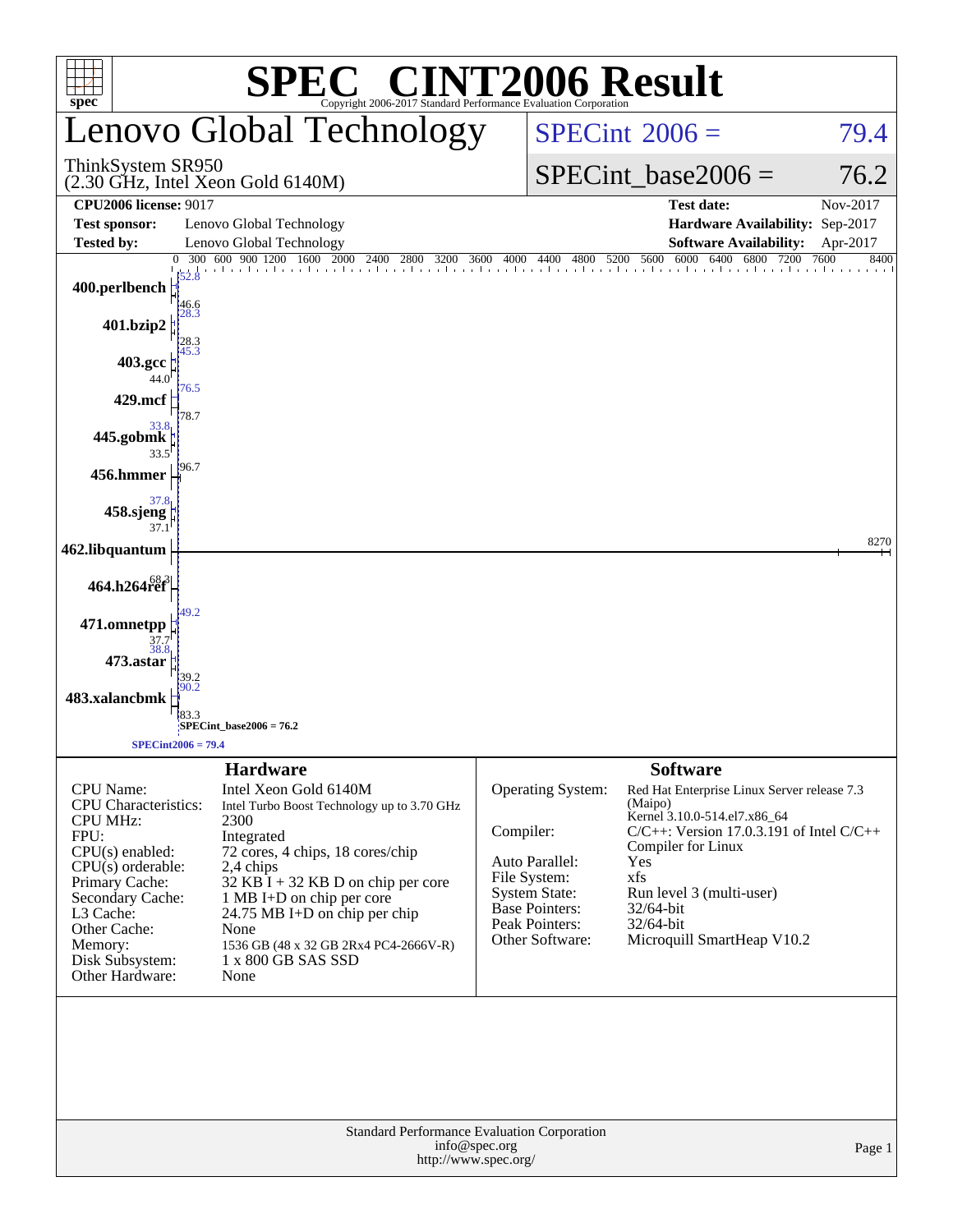

## enovo Global Technology

#### ThinkSystem SR950

(2.30 GHz, Intel Xeon Gold 6140M)

 $SPECint2006 = 79.4$  $SPECint2006 = 79.4$ 

#### SPECint base2006 =  $76.2$

**[Test sponsor:](http://www.spec.org/auto/cpu2006/Docs/result-fields.html#Testsponsor)** Lenovo Global Technology **[Hardware Availability:](http://www.spec.org/auto/cpu2006/Docs/result-fields.html#HardwareAvailability)** Sep-2017

**[CPU2006 license:](http://www.spec.org/auto/cpu2006/Docs/result-fields.html#CPU2006license)** 9017 **[Test date:](http://www.spec.org/auto/cpu2006/Docs/result-fields.html#Testdate)** Nov-2017 **[Tested by:](http://www.spec.org/auto/cpu2006/Docs/result-fields.html#Testedby)** Lenovo Global Technology **[Software Availability:](http://www.spec.org/auto/cpu2006/Docs/result-fields.html#SoftwareAvailability)** Apr-2017

#### **[Results Table](http://www.spec.org/auto/cpu2006/Docs/result-fields.html#ResultsTable)**

|                                                                                                          | <b>Base</b>    |              |                |              | <b>Peak</b>    |       |                |              |                |              |                |              |
|----------------------------------------------------------------------------------------------------------|----------------|--------------|----------------|--------------|----------------|-------|----------------|--------------|----------------|--------------|----------------|--------------|
| <b>Benchmark</b>                                                                                         | <b>Seconds</b> | <b>Ratio</b> | <b>Seconds</b> | <b>Ratio</b> | <b>Seconds</b> | Ratio | <b>Seconds</b> | <b>Ratio</b> | <b>Seconds</b> | <b>Ratio</b> | <b>Seconds</b> | <b>Ratio</b> |
| 400.perlbench                                                                                            | 209            | 46.8         | 210            | 46.6         | 210            | 46.5  | 185            | <u>52.8</u>  | 185            | 52.9         | 185            | 52.8         |
| 401.bzip2                                                                                                | 340            | 28.3         | 341            | 28.3         | 341            | 28.3  | 340            | 28.3         | 341            | 28.3         | 340            | 28.4         |
| $403.\mathrm{gcc}$                                                                                       | 183            | 44.0         | 183            | 44.1         | 183            | 44.0  | 178            | 45.3         | 177            | 45.4         | 178            | 45.3         |
| $429$ mcf                                                                                                | 116            | 78.7         | 115            | 79.3         | 117            | 77.8  | 119            | 76.5         | 117            | 77.7         | <b>119</b>     | 76.5         |
| $445$ .gobmk                                                                                             | 313            | 33.5         | 313            | 33.5         | 313            | 33.5  | 310            | 33.8         | 310            | 33.8         | 311            | 33.7         |
| $456.$ hmmer                                                                                             | 96.7           | 96.5         | 96.3           | 96.9         | 96.5           | 96.7  | 96.7           | 96.5         | 96.3           | 96.9         | 96.5           | 96.7         |
| $458$ .sjeng                                                                                             | 326            | 37.1         | 326            | 37.1         | 326            | 37.1  | 320            | 37.8         | 320            | 37.8         | 320            | 37.8         |
| 462.libquantum                                                                                           | 2.51           | 8270         | 2.48           | 8360         | 2.67           | 7760  | 2.51           | 8270         | 2.48           | 8360         | 2.67           | 7760         |
| 464.h264ref                                                                                              | 325            | 68.2         | 324            | 68.3         | 324            | 68.3  | 325            | 68.2         | 324            | 68.3         | 324            | 68.3         |
| $ 471$ .omnetpp                                                                                          | 165            | 37.8         | 166            | 37.7         | 166            | 37.7  | 129            | 48.6         | 126            | 49.8         | 127            | 49.2         |
| $473$ . astar                                                                                            | 179            | 39.2         | 180            | 39.0         | 179            | 39.2  | 181            | 38.8         | 180            | 39.0         | 181            | 38.7         |
| 483.xalancbmk                                                                                            | 82.8           | 83.3         | 82.9           | 83.2         | 82.6           | 83.6  | 76.5           | 90.2         | 76.6           | 90.1         | 76.4           | 90.3         |
| Results appear in the order in which they were run. Bold underlined text indicates a median measurement. |                |              |                |              |                |       |                |              |                |              |                |              |

#### **[Submit Notes](http://www.spec.org/auto/cpu2006/Docs/result-fields.html#SubmitNotes)**

The config file option 'submit' was used.

#### **[Operating System Notes](http://www.spec.org/auto/cpu2006/Docs/result-fields.html#OperatingSystemNotes)**

Stack size set to unlimited using "ulimit -s unlimited"

#### **[Platform Notes](http://www.spec.org/auto/cpu2006/Docs/result-fields.html#PlatformNotes)**

Standard Performance Evaluation Corporation [info@spec.org](mailto:info@spec.org) BIOS configuration: Choose Operating Mode set to Maximum Performance Hyper-Threading set to Disable Stale AtoS set to Enable LLC dead line alloc set to Disable Sysinfo program /home/cpu2006-1.2-ic17.0u3/config/sysinfo.rev6993 Revision 6993 of 2015-11-06 (b5e8d4b4eb51ed28d7f98696cbe290c1) running on Proton8S-RHEL7.3 Wed Nov 1 20:13:30 2017 This section contains SUT (System Under Test) info as seen by some common utilities. To remove or add to this section, see: <http://www.spec.org/cpu2006/Docs/config.html#sysinfo> From /proc/cpuinfo model name : Intel(R) Xeon(R) Gold 6140M CPU @ 2.30GHz 4 "physical id"s (chips) 72 "processors" cores, siblings (Caution: counting these is hw and system dependent. The following excerpts from /proc/cpuinfo might not be reliable. Use with Continued on next page

<http://www.spec.org/>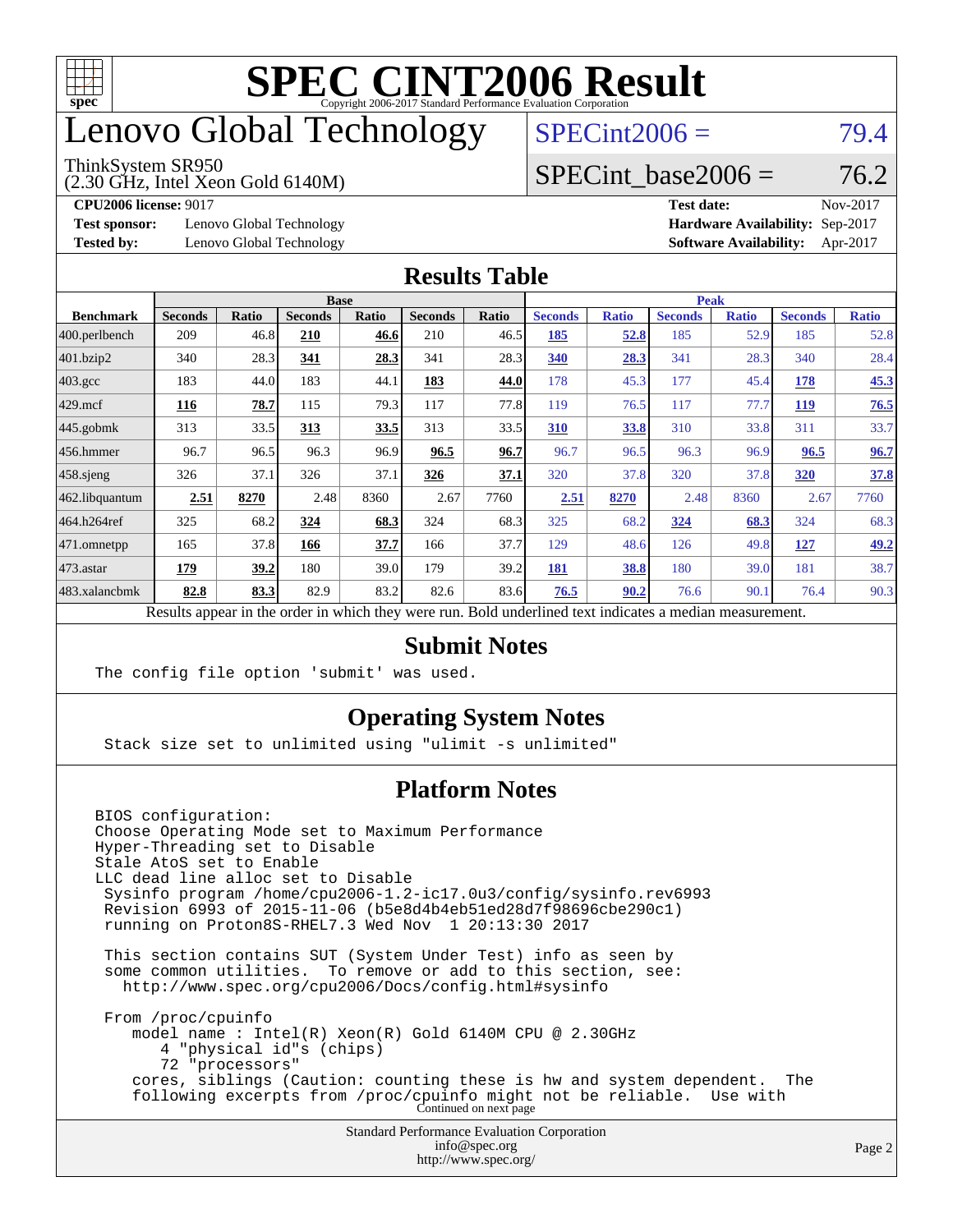

### enovo Global Technology

 $SPECint2006 = 79.4$  $SPECint2006 = 79.4$ 

(2.30 GHz, Intel Xeon Gold 6140M) ThinkSystem SR950

SPECint base2006 =  $76.2$ 

**[Test sponsor:](http://www.spec.org/auto/cpu2006/Docs/result-fields.html#Testsponsor)** Lenovo Global Technology **[Hardware Availability:](http://www.spec.org/auto/cpu2006/Docs/result-fields.html#HardwareAvailability)** Sep-2017 **[Tested by:](http://www.spec.org/auto/cpu2006/Docs/result-fields.html#Testedby)** Lenovo Global Technology **[Software Availability:](http://www.spec.org/auto/cpu2006/Docs/result-fields.html#SoftwareAvailability)** Apr-2017

**[CPU2006 license:](http://www.spec.org/auto/cpu2006/Docs/result-fields.html#CPU2006license)** 9017 **[Test date:](http://www.spec.org/auto/cpu2006/Docs/result-fields.html#Testdate)** Nov-2017

#### **[Platform Notes \(Continued\)](http://www.spec.org/auto/cpu2006/Docs/result-fields.html#PlatformNotes)**

Standard Performance Evaluation Corporation [info@spec.org](mailto:info@spec.org) <http://www.spec.org/> caution.) cpu cores : 18 siblings : 18 physical 0: cores 0 1 2 3 4 8 9 10 11 16 17 18 19 20 24 25 26 27 physical 1: cores 0 1 2 3 4 8 9 10 11 16 17 18 19 20 24 25 26 27 physical 2: cores 0 1 2 3 4 8 9 10 11 16 17 18 19 20 24 25 26 27 physical 3: cores 0 1 2 3 4 8 9 10 11 16 17 18 19 20 24 25 26 27 cache size : 25344 KB From /proc/meminfo<br>MemTotal: 1584772072 kB HugePages\_Total: 0 Hugepagesize: 2048 kB From /etc/\*release\* /etc/\*version\* os-release: NAME="Red Hat Enterprise Linux Server" VERSION="7.3 (Maipo)" ID="rhel" ID\_LIKE="fedora" VERSION\_ID="7.3" PRETTY\_NAME="Red Hat Enterprise Linux Server 7.3 (Maipo)" ANSI\_COLOR="0;31" CPE\_NAME="cpe:/o:redhat:enterprise\_linux:7.3:GA:server" redhat-release: Red Hat Enterprise Linux Server release 7.3 (Maipo) system-release: Red Hat Enterprise Linux Server release 7.3 (Maipo) system-release-cpe: cpe:/o:redhat:enterprise\_linux:7.3:ga:server uname -a: Linux Proton8S-RHEL7.3 3.10.0-514.el7.x86\_64 #1 SMP Wed Oct 19 11:24:13 EDT 2016 x86\_64 x86\_64 x86\_64 GNU/Linux run-level 3 Nov 1 20:12 SPEC is set to: /home/cpu2006-1.2-ic17.0u3 Filesystem Type Size Used Avail Use% Mounted on<br>/dev/sdb3 xfs 743G 22G 722G 3% / /dev/sdb3 xfs 743G 22G 722G 3% / Additional information from dmidecode: Warning: Use caution when you interpret this section. The 'dmidecode' program reads system data which is "intended to allow hardware to be accurately determined", but the intent may not be met, as there are frequent changes to hardware, firmware, and the "DMTF SMBIOS" standard. BIOS Lenovo -[PSE105X-1.00]- 08/17/2017 Memory: 48x NO DIMM NO DIMM 48x Samsung M393A4K40BB2-CTD 32 GB 2 rank 2666 MHz (End of data from sysinfo program)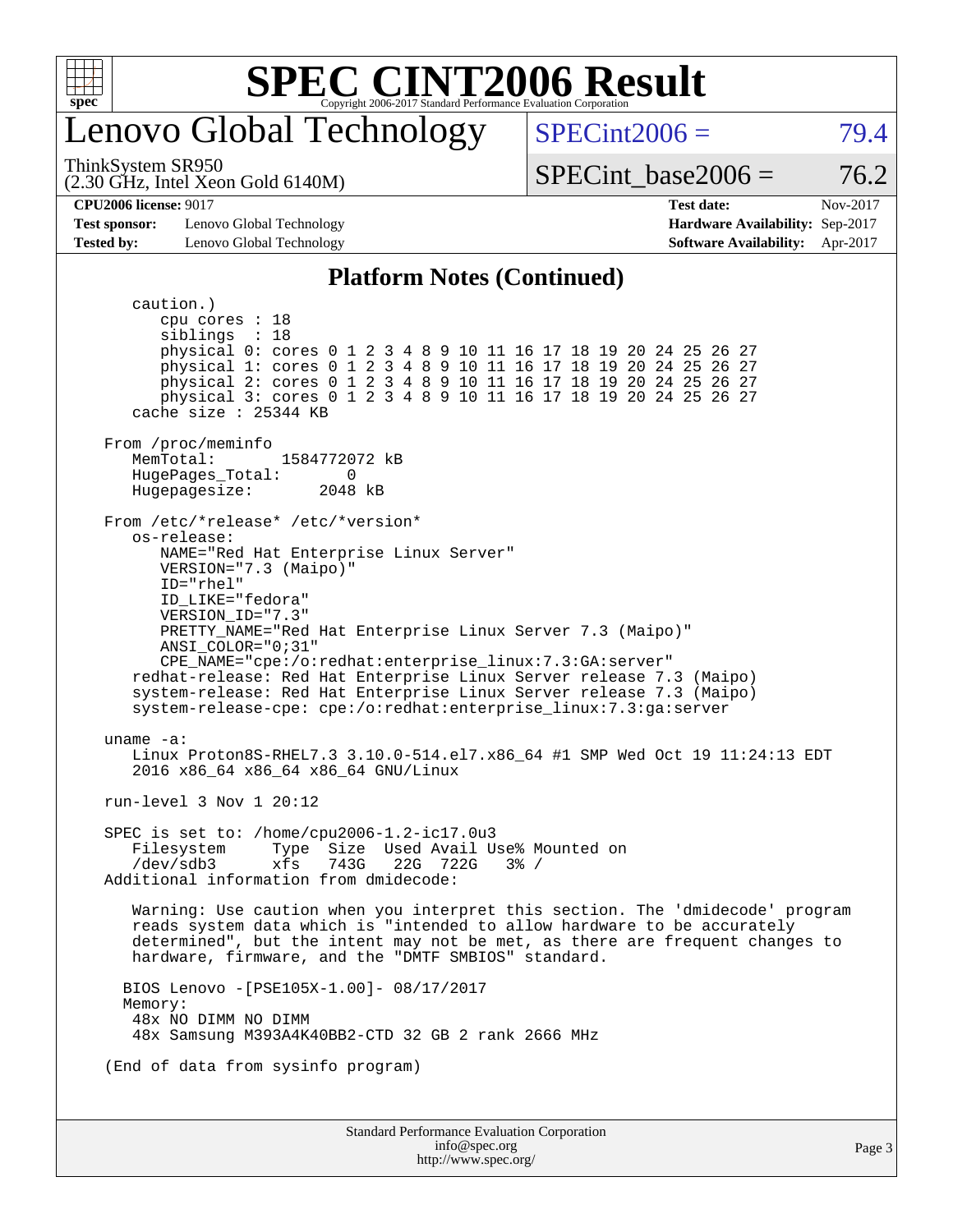

## enovo Global Technology

 $SPECint2006 = 79.4$  $SPECint2006 = 79.4$ 

(2.30 GHz, Intel Xeon Gold 6140M) ThinkSystem SR950

SPECint base2006 =  $76.2$ 

**[Test sponsor:](http://www.spec.org/auto/cpu2006/Docs/result-fields.html#Testsponsor)** Lenovo Global Technology **[Hardware Availability:](http://www.spec.org/auto/cpu2006/Docs/result-fields.html#HardwareAvailability)** Sep-2017 **[Tested by:](http://www.spec.org/auto/cpu2006/Docs/result-fields.html#Testedby)** Lenovo Global Technology **[Software Availability:](http://www.spec.org/auto/cpu2006/Docs/result-fields.html#SoftwareAvailability)** Apr-2017

**[CPU2006 license:](http://www.spec.org/auto/cpu2006/Docs/result-fields.html#CPU2006license)** 9017 **[Test date:](http://www.spec.org/auto/cpu2006/Docs/result-fields.html#Testdate)** Nov-2017

#### **[General Notes](http://www.spec.org/auto/cpu2006/Docs/result-fields.html#GeneralNotes)**

Environment variables set by runspec before the start of the run: KMP AFFINITY = "granularity=fine, compact,  $0,3$ " LD\_LIBRARY\_PATH = "/home/cpu2006-1.2-ic17.0u3/lib/ia32:/home/cpu2006-1.2-ic17.0u3/lib/intel64:/home/cpu2006-1.2-ic17.0u3/sh10.2" OMP\_NUM\_THREADS = "72"

 Binaries compiled on a system with 1x Intel Core i7-4790 CPU + 32GB RAM memory using Redhat Enterprise Linux 7.2 Transparent Huge Pages enabled by default. Filesystem page cache cleared with: shell invocation of 'sync; echo 3 > /proc/sys/vm/drop\_caches' prior to run

#### **[Base Compiler Invocation](http://www.spec.org/auto/cpu2006/Docs/result-fields.html#BaseCompilerInvocation)**

[C benchmarks](http://www.spec.org/auto/cpu2006/Docs/result-fields.html#Cbenchmarks): [icc -m64](http://www.spec.org/cpu2006/results/res2017q4/cpu2006-20171114-50713.flags.html#user_CCbase_intel_icc_64bit_bda6cc9af1fdbb0edc3795bac97ada53)

[C++ benchmarks:](http://www.spec.org/auto/cpu2006/Docs/result-fields.html#CXXbenchmarks) [icpc -m64](http://www.spec.org/cpu2006/results/res2017q4/cpu2006-20171114-50713.flags.html#user_CXXbase_intel_icpc_64bit_fc66a5337ce925472a5c54ad6a0de310)

#### **[Base Portability Flags](http://www.spec.org/auto/cpu2006/Docs/result-fields.html#BasePortabilityFlags)**

 400.perlbench: [-DSPEC\\_CPU\\_LP64](http://www.spec.org/cpu2006/results/res2017q4/cpu2006-20171114-50713.flags.html#b400.perlbench_basePORTABILITY_DSPEC_CPU_LP64) [-DSPEC\\_CPU\\_LINUX\\_X64](http://www.spec.org/cpu2006/results/res2017q4/cpu2006-20171114-50713.flags.html#b400.perlbench_baseCPORTABILITY_DSPEC_CPU_LINUX_X64) 401.bzip2: [-DSPEC\\_CPU\\_LP64](http://www.spec.org/cpu2006/results/res2017q4/cpu2006-20171114-50713.flags.html#suite_basePORTABILITY401_bzip2_DSPEC_CPU_LP64) 403.gcc: [-DSPEC\\_CPU\\_LP64](http://www.spec.org/cpu2006/results/res2017q4/cpu2006-20171114-50713.flags.html#suite_basePORTABILITY403_gcc_DSPEC_CPU_LP64) 429.mcf: [-DSPEC\\_CPU\\_LP64](http://www.spec.org/cpu2006/results/res2017q4/cpu2006-20171114-50713.flags.html#suite_basePORTABILITY429_mcf_DSPEC_CPU_LP64) 445.gobmk: [-DSPEC\\_CPU\\_LP64](http://www.spec.org/cpu2006/results/res2017q4/cpu2006-20171114-50713.flags.html#suite_basePORTABILITY445_gobmk_DSPEC_CPU_LP64) 456.hmmer: [-DSPEC\\_CPU\\_LP64](http://www.spec.org/cpu2006/results/res2017q4/cpu2006-20171114-50713.flags.html#suite_basePORTABILITY456_hmmer_DSPEC_CPU_LP64) 458.sjeng: [-DSPEC\\_CPU\\_LP64](http://www.spec.org/cpu2006/results/res2017q4/cpu2006-20171114-50713.flags.html#suite_basePORTABILITY458_sjeng_DSPEC_CPU_LP64) 462.libquantum: [-DSPEC\\_CPU\\_LP64](http://www.spec.org/cpu2006/results/res2017q4/cpu2006-20171114-50713.flags.html#suite_basePORTABILITY462_libquantum_DSPEC_CPU_LP64) [-DSPEC\\_CPU\\_LINUX](http://www.spec.org/cpu2006/results/res2017q4/cpu2006-20171114-50713.flags.html#b462.libquantum_baseCPORTABILITY_DSPEC_CPU_LINUX) 464.h264ref: [-DSPEC\\_CPU\\_LP64](http://www.spec.org/cpu2006/results/res2017q4/cpu2006-20171114-50713.flags.html#suite_basePORTABILITY464_h264ref_DSPEC_CPU_LP64) 471.omnetpp: [-DSPEC\\_CPU\\_LP64](http://www.spec.org/cpu2006/results/res2017q4/cpu2006-20171114-50713.flags.html#suite_basePORTABILITY471_omnetpp_DSPEC_CPU_LP64) 473.astar: [-DSPEC\\_CPU\\_LP64](http://www.spec.org/cpu2006/results/res2017q4/cpu2006-20171114-50713.flags.html#suite_basePORTABILITY473_astar_DSPEC_CPU_LP64) 483.xalancbmk: [-DSPEC\\_CPU\\_LP64](http://www.spec.org/cpu2006/results/res2017q4/cpu2006-20171114-50713.flags.html#suite_basePORTABILITY483_xalancbmk_DSPEC_CPU_LP64) [-DSPEC\\_CPU\\_LINUX](http://www.spec.org/cpu2006/results/res2017q4/cpu2006-20171114-50713.flags.html#b483.xalancbmk_baseCXXPORTABILITY_DSPEC_CPU_LINUX)

### **[Base Optimization Flags](http://www.spec.org/auto/cpu2006/Docs/result-fields.html#BaseOptimizationFlags)**

[C benchmarks](http://www.spec.org/auto/cpu2006/Docs/result-fields.html#Cbenchmarks):

[-xCORE-AVX2](http://www.spec.org/cpu2006/results/res2017q4/cpu2006-20171114-50713.flags.html#user_CCbase_f-xCORE-AVX2) [-ipo](http://www.spec.org/cpu2006/results/res2017q4/cpu2006-20171114-50713.flags.html#user_CCbase_f-ipo) [-O3](http://www.spec.org/cpu2006/results/res2017q4/cpu2006-20171114-50713.flags.html#user_CCbase_f-O3) [-no-prec-div](http://www.spec.org/cpu2006/results/res2017q4/cpu2006-20171114-50713.flags.html#user_CCbase_f-no-prec-div) [-parallel](http://www.spec.org/cpu2006/results/res2017q4/cpu2006-20171114-50713.flags.html#user_CCbase_f-parallel) [-qopt-prefetch](http://www.spec.org/cpu2006/results/res2017q4/cpu2006-20171114-50713.flags.html#user_CCbase_f-qopt-prefetch) [-auto-p32](http://www.spec.org/cpu2006/results/res2017q4/cpu2006-20171114-50713.flags.html#user_CCbase_f-auto-p32)

[C++ benchmarks:](http://www.spec.org/auto/cpu2006/Docs/result-fields.html#CXXbenchmarks)

[-xCORE-AVX2](http://www.spec.org/cpu2006/results/res2017q4/cpu2006-20171114-50713.flags.html#user_CXXbase_f-xCORE-AVX2) [-ipo](http://www.spec.org/cpu2006/results/res2017q4/cpu2006-20171114-50713.flags.html#user_CXXbase_f-ipo) [-O3](http://www.spec.org/cpu2006/results/res2017q4/cpu2006-20171114-50713.flags.html#user_CXXbase_f-O3) [-no-prec-div](http://www.spec.org/cpu2006/results/res2017q4/cpu2006-20171114-50713.flags.html#user_CXXbase_f-no-prec-div) [-qopt-prefetch](http://www.spec.org/cpu2006/results/res2017q4/cpu2006-20171114-50713.flags.html#user_CXXbase_f-qopt-prefetch) [-auto-p32](http://www.spec.org/cpu2006/results/res2017q4/cpu2006-20171114-50713.flags.html#user_CXXbase_f-auto-p32) [-Wl,-z,muldefs](http://www.spec.org/cpu2006/results/res2017q4/cpu2006-20171114-50713.flags.html#user_CXXbase_link_force_multiple1_74079c344b956b9658436fd1b6dd3a8a) [-L/sh10.2 -lsmartheap64](http://www.spec.org/cpu2006/results/res2017q4/cpu2006-20171114-50713.flags.html#user_CXXbase_SmartHeap64_63911d860fc08c15fa1d5bf319b9d8d5)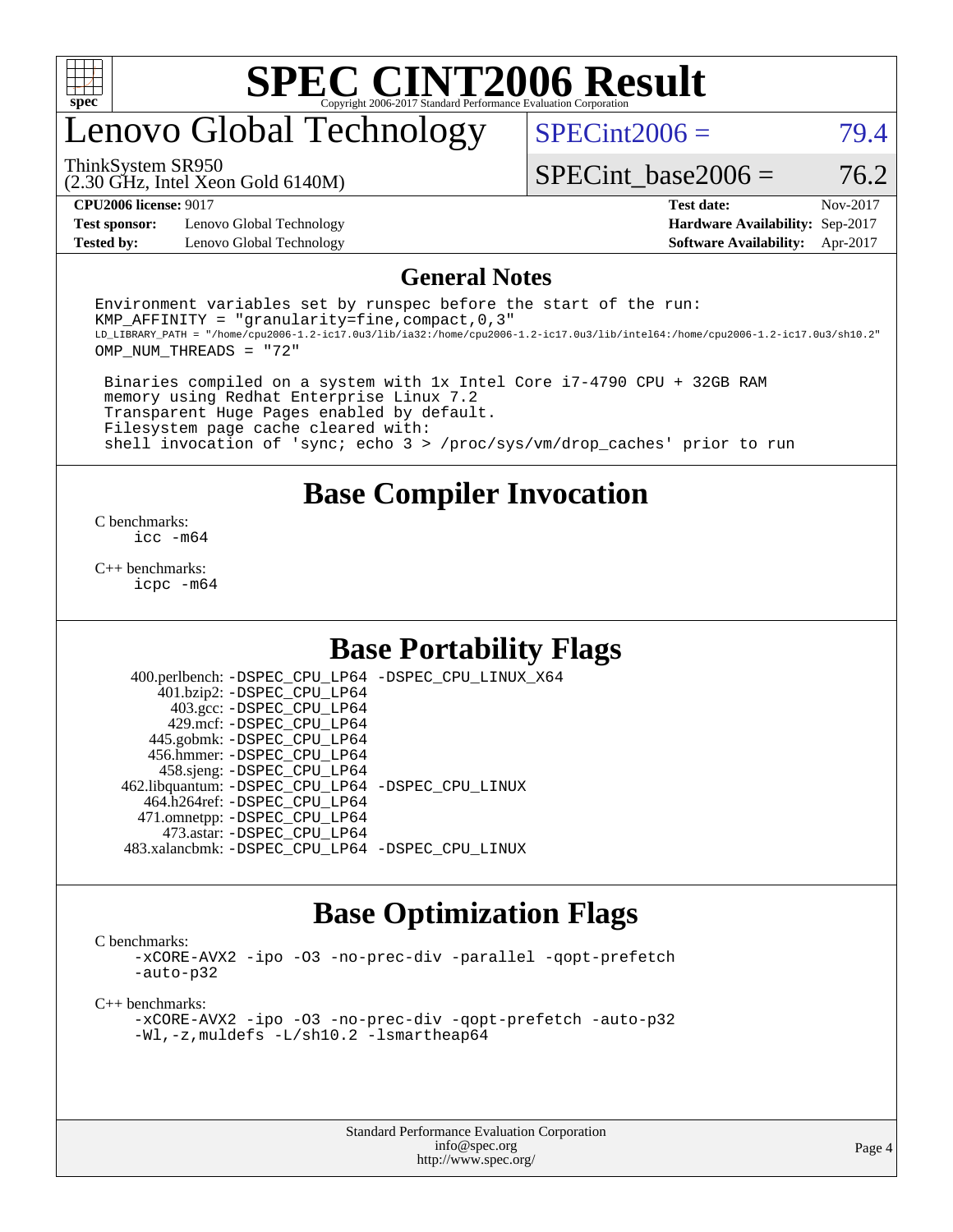

# enovo Global Technology

ThinkSystem SR950

 $SPECint2006 = 79.4$  $SPECint2006 = 79.4$ 

(2.30 GHz, Intel Xeon Gold 6140M)

SPECint base2006 =  $76.2$ 

**[Test sponsor:](http://www.spec.org/auto/cpu2006/Docs/result-fields.html#Testsponsor)** Lenovo Global Technology **[Hardware Availability:](http://www.spec.org/auto/cpu2006/Docs/result-fields.html#HardwareAvailability)** Sep-2017 **[Tested by:](http://www.spec.org/auto/cpu2006/Docs/result-fields.html#Testedby)** Lenovo Global Technology **[Software Availability:](http://www.spec.org/auto/cpu2006/Docs/result-fields.html#SoftwareAvailability)** Apr-2017

**[CPU2006 license:](http://www.spec.org/auto/cpu2006/Docs/result-fields.html#CPU2006license)** 9017 **[Test date:](http://www.spec.org/auto/cpu2006/Docs/result-fields.html#Testdate)** Nov-2017

### **[Base Other Flags](http://www.spec.org/auto/cpu2006/Docs/result-fields.html#BaseOtherFlags)**

[C benchmarks](http://www.spec.org/auto/cpu2006/Docs/result-fields.html#Cbenchmarks):

403.gcc: [-Dalloca=\\_alloca](http://www.spec.org/cpu2006/results/res2017q4/cpu2006-20171114-50713.flags.html#b403.gcc_baseEXTRA_CFLAGS_Dalloca_be3056838c12de2578596ca5467af7f3)

### **[Peak Compiler Invocation](http://www.spec.org/auto/cpu2006/Docs/result-fields.html#PeakCompilerInvocation)**

[C benchmarks \(except as noted below\)](http://www.spec.org/auto/cpu2006/Docs/result-fields.html#Cbenchmarksexceptasnotedbelow):

[icc -m64](http://www.spec.org/cpu2006/results/res2017q4/cpu2006-20171114-50713.flags.html#user_CCpeak_intel_icc_64bit_bda6cc9af1fdbb0edc3795bac97ada53)

400.perlbench: [icc -m32 -L/opt/intel/compilers\\_and\\_libraries\\_2017/linux/lib/ia32](http://www.spec.org/cpu2006/results/res2017q4/cpu2006-20171114-50713.flags.html#user_peakCCLD400_perlbench_intel_icc_c29f3ff5a7ed067b11e4ec10a03f03ae)

445.gobmk: [icc -m32 -L/opt/intel/compilers\\_and\\_libraries\\_2017/linux/lib/ia32](http://www.spec.org/cpu2006/results/res2017q4/cpu2006-20171114-50713.flags.html#user_peakCCLD445_gobmk_intel_icc_c29f3ff5a7ed067b11e4ec10a03f03ae)

[C++ benchmarks \(except as noted below\):](http://www.spec.org/auto/cpu2006/Docs/result-fields.html#CXXbenchmarksexceptasnotedbelow)

[icc -m32 -L/opt/intel/compilers\\_and\\_libraries\\_2017/linux/lib/ia32](http://www.spec.org/cpu2006/results/res2017q4/cpu2006-20171114-50713.flags.html#user_CXXpeak_intel_icc_c29f3ff5a7ed067b11e4ec10a03f03ae)

473.astar: [icpc -m64](http://www.spec.org/cpu2006/results/res2017q4/cpu2006-20171114-50713.flags.html#user_peakCXXLD473_astar_intel_icpc_64bit_fc66a5337ce925472a5c54ad6a0de310)

### **[Peak Portability Flags](http://www.spec.org/auto/cpu2006/Docs/result-fields.html#PeakPortabilityFlags)**

 400.perlbench: [-D\\_FILE\\_OFFSET\\_BITS=64](http://www.spec.org/cpu2006/results/res2017q4/cpu2006-20171114-50713.flags.html#user_peakPORTABILITY400_perlbench_file_offset_bits_64_438cf9856305ebd76870a2c6dc2689ab) [-DSPEC\\_CPU\\_LINUX\\_IA32](http://www.spec.org/cpu2006/results/res2017q4/cpu2006-20171114-50713.flags.html#b400.perlbench_peakCPORTABILITY_DSPEC_CPU_LINUX_IA32) 401.bzip2: [-DSPEC\\_CPU\\_LP64](http://www.spec.org/cpu2006/results/res2017q4/cpu2006-20171114-50713.flags.html#suite_peakPORTABILITY401_bzip2_DSPEC_CPU_LP64) 403.gcc: [-DSPEC\\_CPU\\_LP64](http://www.spec.org/cpu2006/results/res2017q4/cpu2006-20171114-50713.flags.html#suite_peakPORTABILITY403_gcc_DSPEC_CPU_LP64) 429.mcf: [-DSPEC\\_CPU\\_LP64](http://www.spec.org/cpu2006/results/res2017q4/cpu2006-20171114-50713.flags.html#suite_peakPORTABILITY429_mcf_DSPEC_CPU_LP64) 445.gobmk: [-D\\_FILE\\_OFFSET\\_BITS=64](http://www.spec.org/cpu2006/results/res2017q4/cpu2006-20171114-50713.flags.html#user_peakPORTABILITY445_gobmk_file_offset_bits_64_438cf9856305ebd76870a2c6dc2689ab) 456.hmmer: [-DSPEC\\_CPU\\_LP64](http://www.spec.org/cpu2006/results/res2017q4/cpu2006-20171114-50713.flags.html#suite_peakPORTABILITY456_hmmer_DSPEC_CPU_LP64) 458.sjeng: [-DSPEC\\_CPU\\_LP64](http://www.spec.org/cpu2006/results/res2017q4/cpu2006-20171114-50713.flags.html#suite_peakPORTABILITY458_sjeng_DSPEC_CPU_LP64) 462.libquantum: [-DSPEC\\_CPU\\_LP64](http://www.spec.org/cpu2006/results/res2017q4/cpu2006-20171114-50713.flags.html#suite_peakPORTABILITY462_libquantum_DSPEC_CPU_LP64) [-DSPEC\\_CPU\\_LINUX](http://www.spec.org/cpu2006/results/res2017q4/cpu2006-20171114-50713.flags.html#b462.libquantum_peakCPORTABILITY_DSPEC_CPU_LINUX) 464.h264ref: [-DSPEC\\_CPU\\_LP64](http://www.spec.org/cpu2006/results/res2017q4/cpu2006-20171114-50713.flags.html#suite_peakPORTABILITY464_h264ref_DSPEC_CPU_LP64) 471.omnetpp: [-D\\_FILE\\_OFFSET\\_BITS=64](http://www.spec.org/cpu2006/results/res2017q4/cpu2006-20171114-50713.flags.html#user_peakPORTABILITY471_omnetpp_file_offset_bits_64_438cf9856305ebd76870a2c6dc2689ab) 473.astar: [-DSPEC\\_CPU\\_LP64](http://www.spec.org/cpu2006/results/res2017q4/cpu2006-20171114-50713.flags.html#suite_peakPORTABILITY473_astar_DSPEC_CPU_LP64) 483.xalancbmk: [-D\\_FILE\\_OFFSET\\_BITS=64](http://www.spec.org/cpu2006/results/res2017q4/cpu2006-20171114-50713.flags.html#user_peakPORTABILITY483_xalancbmk_file_offset_bits_64_438cf9856305ebd76870a2c6dc2689ab) [-DSPEC\\_CPU\\_LINUX](http://www.spec.org/cpu2006/results/res2017q4/cpu2006-20171114-50713.flags.html#b483.xalancbmk_peakCXXPORTABILITY_DSPEC_CPU_LINUX)

### **[Peak Optimization Flags](http://www.spec.org/auto/cpu2006/Docs/result-fields.html#PeakOptimizationFlags)**

[C benchmarks](http://www.spec.org/auto/cpu2006/Docs/result-fields.html#Cbenchmarks):

 400.perlbench: [-prof-gen](http://www.spec.org/cpu2006/results/res2017q4/cpu2006-20171114-50713.flags.html#user_peakPASS1_CFLAGSPASS1_LDCFLAGS400_perlbench_prof_gen_e43856698f6ca7b7e442dfd80e94a8fc)(pass 1) [-prof-use](http://www.spec.org/cpu2006/results/res2017q4/cpu2006-20171114-50713.flags.html#user_peakPASS2_CFLAGSPASS2_LDCFLAGS400_perlbench_prof_use_bccf7792157ff70d64e32fe3e1250b55)(pass 2) [-xCORE-AVX2](http://www.spec.org/cpu2006/results/res2017q4/cpu2006-20171114-50713.flags.html#user_peakPASS2_CFLAGSPASS2_LDCFLAGS400_perlbench_f-xCORE-AVX2)(pass 2) [-par-num-threads=1](http://www.spec.org/cpu2006/results/res2017q4/cpu2006-20171114-50713.flags.html#user_peakPASS1_CFLAGSPASS1_LDCFLAGS400_perlbench_par_num_threads_786a6ff141b4e9e90432e998842df6c2)(pass 1) [-ipo](http://www.spec.org/cpu2006/results/res2017q4/cpu2006-20171114-50713.flags.html#user_peakPASS2_CFLAGSPASS2_LDCFLAGS400_perlbench_f-ipo)(pass 2) [-O3](http://www.spec.org/cpu2006/results/res2017q4/cpu2006-20171114-50713.flags.html#user_peakPASS2_CFLAGSPASS2_LDCFLAGS400_perlbench_f-O3)(pass 2) [-no-prec-div](http://www.spec.org/cpu2006/results/res2017q4/cpu2006-20171114-50713.flags.html#user_peakPASS2_CFLAGSPASS2_LDCFLAGS400_perlbench_f-no-prec-div)(pass 2) [-qopt-prefetch](http://www.spec.org/cpu2006/results/res2017q4/cpu2006-20171114-50713.flags.html#user_peakCOPTIMIZE400_perlbench_f-qopt-prefetch)

 401.bzip2: [-prof-gen](http://www.spec.org/cpu2006/results/res2017q4/cpu2006-20171114-50713.flags.html#user_peakPASS1_CFLAGSPASS1_LDCFLAGS401_bzip2_prof_gen_e43856698f6ca7b7e442dfd80e94a8fc)(pass 1) [-prof-use](http://www.spec.org/cpu2006/results/res2017q4/cpu2006-20171114-50713.flags.html#user_peakPASS2_CFLAGSPASS2_LDCFLAGS401_bzip2_prof_use_bccf7792157ff70d64e32fe3e1250b55)(pass 2) [-xCORE-AVX2](http://www.spec.org/cpu2006/results/res2017q4/cpu2006-20171114-50713.flags.html#user_peakPASS2_CFLAGSPASS2_LDCFLAGS401_bzip2_f-xCORE-AVX2)(pass 2)  $-par-num-threads=1(pass 1) -ipo(pass 2) -O3(pass 2)$  $-par-num-threads=1(pass 1) -ipo(pass 2) -O3(pass 2)$  $-par-num-threads=1(pass 1) -ipo(pass 2) -O3(pass 2)$  $-par-num-threads=1(pass 1) -ipo(pass 2) -O3(pass 2)$  $-par-num-threads=1(pass 1) -ipo(pass 2) -O3(pass 2)$  $-par-num-threads=1(pass 1) -ipo(pass 2) -O3(pass 2)$ [-no-prec-div](http://www.spec.org/cpu2006/results/res2017q4/cpu2006-20171114-50713.flags.html#user_peakCOPTIMIZEPASS2_CFLAGSPASS2_LDCFLAGS401_bzip2_f-no-prec-div) [-auto-ilp32](http://www.spec.org/cpu2006/results/res2017q4/cpu2006-20171114-50713.flags.html#user_peakCOPTIMIZE401_bzip2_f-auto-ilp32) [-qopt-prefetch](http://www.spec.org/cpu2006/results/res2017q4/cpu2006-20171114-50713.flags.html#user_peakCOPTIMIZE401_bzip2_f-qopt-prefetch)

Continued on next page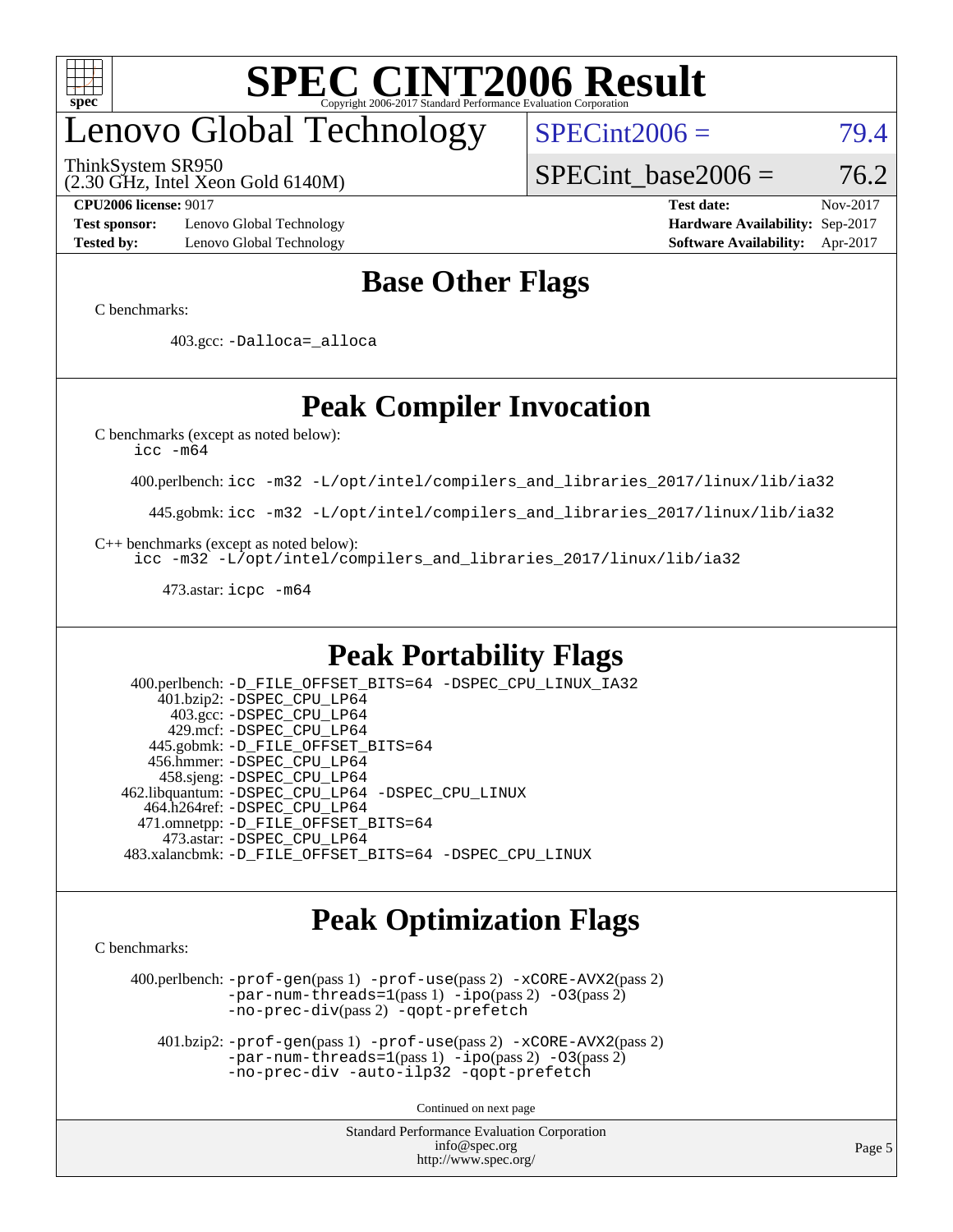

# enovo Global Technology

ThinkSystem SR950

 $SPECint2006 = 79.4$  $SPECint2006 = 79.4$ 

(2.30 GHz, Intel Xeon Gold 6140M)

 $SPECTnt$  base2006 = 76.2

**[Test sponsor:](http://www.spec.org/auto/cpu2006/Docs/result-fields.html#Testsponsor)** Lenovo Global Technology **[Hardware Availability:](http://www.spec.org/auto/cpu2006/Docs/result-fields.html#HardwareAvailability)** Sep-2017 **[Tested by:](http://www.spec.org/auto/cpu2006/Docs/result-fields.html#Testedby)** Lenovo Global Technology **[Software Availability:](http://www.spec.org/auto/cpu2006/Docs/result-fields.html#SoftwareAvailability)** Apr-2017

**[CPU2006 license:](http://www.spec.org/auto/cpu2006/Docs/result-fields.html#CPU2006license)** 9017 **[Test date:](http://www.spec.org/auto/cpu2006/Docs/result-fields.html#Testdate)** Nov-2017

### **[Peak Optimization Flags \(Continued\)](http://www.spec.org/auto/cpu2006/Docs/result-fields.html#PeakOptimizationFlags)**

| $403.\text{sec}: -x \text{CORE-AVX2}$ -ipo -03 -no-prec-div -inline-calloc<br>-gopt-malloc-options=3 -auto-ilp32                                                                                                                                |  |
|-------------------------------------------------------------------------------------------------------------------------------------------------------------------------------------------------------------------------------------------------|--|
| 429.mcf: -xCORE-AVX2 -ipo -03 -no-prec-div -parallel<br>-gopt-prefetch -auto-p32                                                                                                                                                                |  |
| 445.gobmk: -prof-gen(pass 1) -prof-use(pass 2) -xCORE-AVX2(pass 2)<br>$-par-num-threads=1(pass 1) -ipo(pass 2) -03(pass 2)$<br>$-no-prec-div(pass 2)$                                                                                           |  |
| $456.$ hmmer: basepeak = yes                                                                                                                                                                                                                    |  |
| 458.sjeng: -prof-gen(pass 1) -prof-use(pass 2) -xCORE-AVX2(pass 2)<br>$-par-num-threads=1(pass 1) -ipo(pass 2) -03(pass 2)$<br>-no-prec-div(pass 2) -unroll4                                                                                    |  |
| $462$ .libquantum: basepeak = yes                                                                                                                                                                                                               |  |
| $464.h264 \text{ref}$ : basepeak = yes                                                                                                                                                                                                          |  |
| $C_{++}$ benchmarks:                                                                                                                                                                                                                            |  |
| 471.omnetpp: -prof-gen(pass 1) -prof-use(pass 2) -xCORE-AVX2(pass 2)<br>$-par-num-threads=1(pass 1) -ipo(pass 2) -03(pass 2)$<br>-no-prec-div(pass 2) -qopt-ra-region-strategy=block<br>$-Wl$ , $-z$ , muldefs $-L/\nabla L$ , 2 $-l$ smartheap |  |
| 473.astar: -xCORE-AVX2 -ipo -03 -no-prec-div -gopt-prefetch<br>$-$ auto-p32 -Wl,-z, muldefs -L/sh10.2 -lsmartheap64                                                                                                                             |  |
| 483.xalancbmk: -xCORE-AVX2 -ipo -03 -no-prec-div -gopt-prefetch<br>-Wl,-z,muldefs -L/sh10.2 -lsmartheap                                                                                                                                         |  |

### **[Peak Other Flags](http://www.spec.org/auto/cpu2006/Docs/result-fields.html#PeakOtherFlags)**

[C benchmarks](http://www.spec.org/auto/cpu2006/Docs/result-fields.html#Cbenchmarks):

403.gcc: [-Dalloca=\\_alloca](http://www.spec.org/cpu2006/results/res2017q4/cpu2006-20171114-50713.flags.html#b403.gcc_peakEXTRA_CFLAGS_Dalloca_be3056838c12de2578596ca5467af7f3)

The flags files that were used to format this result can be browsed at <http://www.spec.org/cpu2006/flags/Intel-ic17.0-official-linux64-revF.html> <http://www.spec.org/cpu2006/flags/Lenovo-Platform-Flags-V1.2-SKL-F.html>

You can also download the XML flags sources by saving the following links:

<http://www.spec.org/cpu2006/flags/Intel-ic17.0-official-linux64-revF.xml> <http://www.spec.org/cpu2006/flags/Lenovo-Platform-Flags-V1.2-SKL-F.xml>